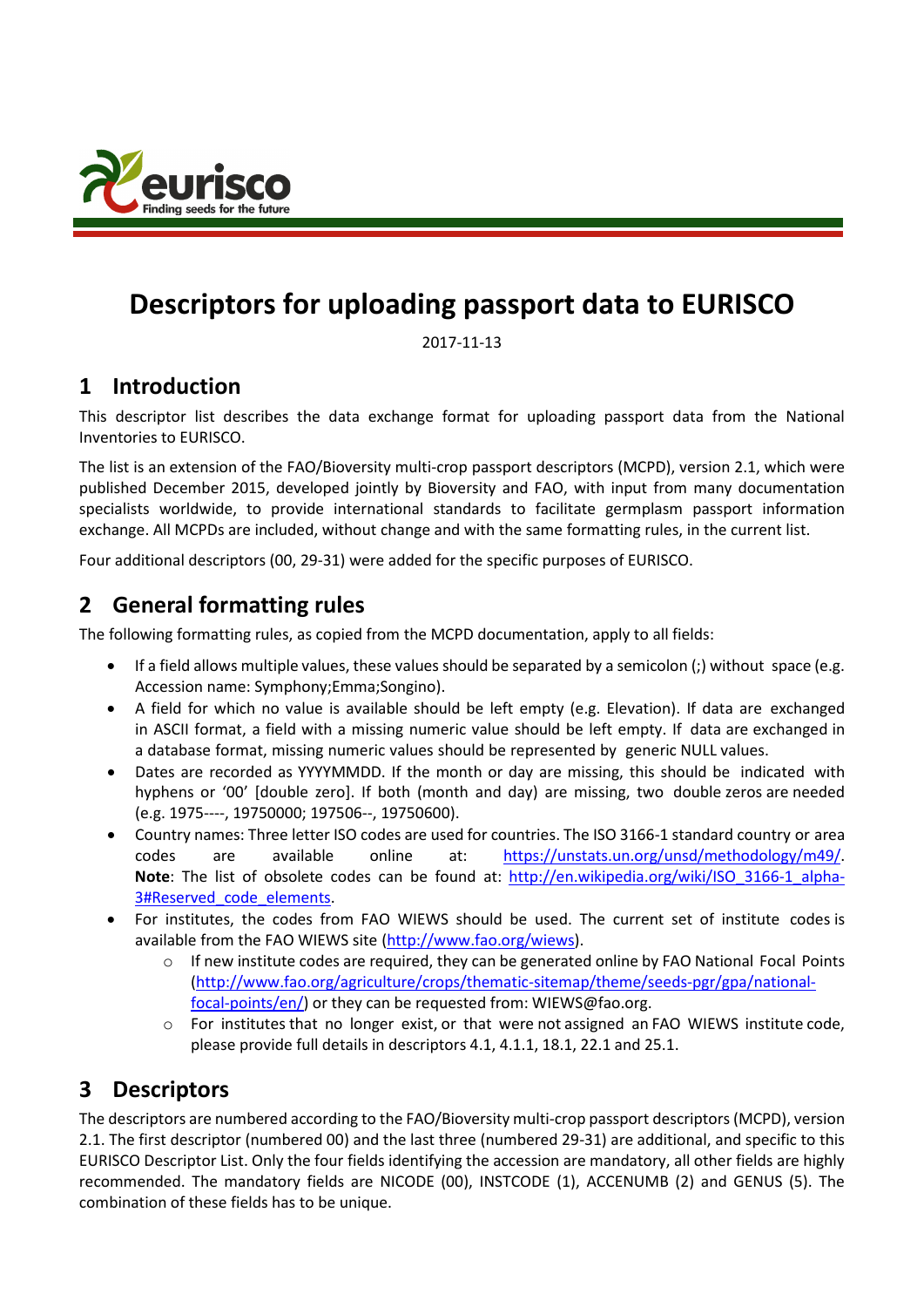# **MCPD + EURISCO DESCRIPTORS**

### **00. National Inventory code (NICODE)**

Code identifying the National Inventory; the code of the country preparing the National Inventory. Exceptions are possible, if agreed with EURISCO, such as NGB.

Example: NLD

### **0. Persistent unique identifier (PUID)**

Any persistent, unique identifier assigned to the accession so it can be unambiguously referenced at the global level and the information associated with it harvested through automated means. Report one PUID for each accession.

The Secretariat of the International Treaty on Plant Genetic Resources for Food and Agriculture (PGRFA) is facilitating the assignment of a persistent unique identifier (PUID), in the form of a DOI, to PGRFA at the accession level [\(http://www.fao.org/plant-treaty/areas-of-work/global-information](http://www.fao.org/plant-treaty/areas-of-work/global-information-system/doi/en/)[system/doi/en/\)](http://www.fao.org/plant-treaty/areas-of-work/global-information-system/doi/en/).

### **1. Institute code (INSTCODE)**

FAO WIEWS code ofthe institute where the accession is maintained. The codes consist ofthe 3-letter ISO 3166 country code of the country where the institute islocated plus a number(e.g. COL001). The current set of institute codes is available from http://www.fao.org/wiews. For those institutes not yet having an FAO Code, orforthosewith 'obsolete' codes,see '*General formatting rules'*.

### **2. Accession number (ACCENUMB)**

This is the unique identifier for accessions within a genebank, and is assigned when a sample is entered into the genebank collection (e.g. 'PI 113869').

### **3. Collecting number (COLLNUMB)**

Original identifier assigned by the collector(s) of the sample, normally composed of the name or initials of the collector(s) followed by a number (e.g. 'FM9909'). This identifier is essential for identifying duplicates held in different collections.

### **4. Collecting institute code (COLLCODE)**

FAO WIEWS code of the institute collecting the sample. If the holding institute has collected the material, the collecting institute code (COLLCODE) should be the same as the holding institute code (INSTCODE). Follows INSTCODE standard. Multiple values are separated by a semicolon without space.

### **4.1 Collecting institute name (COLLNAME)**

Name of the institute collecting the sample. This descriptor should be used only if COLLCODE cannot be filled because the FAO WIEWS code for this institute is not available. Multiple values are separated by a semicolon without space.

### **4.1.1 Collecting institute address (COLLINSTADDRESS)**

Address of the institute collecting the sample. This descriptor should be used only if COLLCODE cannot be filled since the FAO WIEWS code for this institute is not available. Multiple values are separated by a semicolon without space.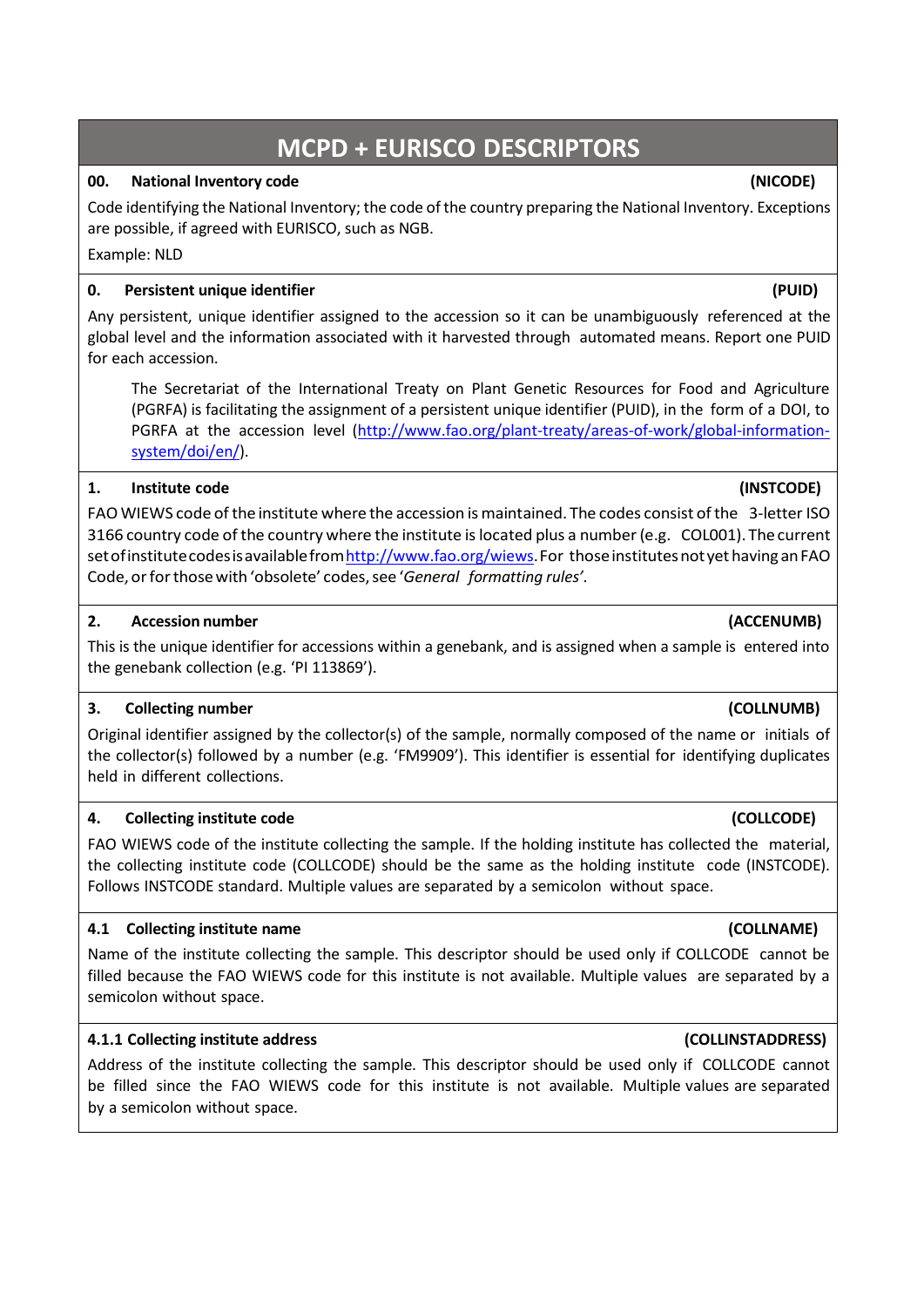# **4.2 Collecting mission identifier (COLLMISSID)**

Identifier of the collecting mission used by the Collecting Institute (4 or 4.1) (e.g. 'CIATFOR-052', 'CN426').

### **5. Genus (GENUS)**

Genus name for taxon. Initial uppercase letter required.

### **6. Species (SPECIES)**

Specific epithet portion of the scientific name in lowercase letters. Only the following abbreviation is allowed: 'sp.'

### **7. Species authority (SPAUTHOR)**

Provide the authority for the species name.

### **8. Subtaxon (SUBTAXA)**

Subtaxon can be used to store any additional taxonomic identifier. The following abbreviations are allowed: 'subsp.' (for subspecies); 'convar.' (for convariety); 'var.' (for variety); 'f.' (for form); 'Group' (for 'cultivar group').

### **9. Subtaxon authority (SUBTAUTHOR)**

Provide the subtaxon authority at the most detailed taxonomic level.

### **10. Common crop name (CROPNAME)**

Common name of the crop. Example: 'malting barley', 'macadamia', 'maïs'.

### **11. Accession name (ACCENAME)**

Either a registered or other designation given to the material received, other than the donor's accession number (23) or collecting number (3). First letter uppercase. Multiple names are separated by a semicolon without space. Example: Accession name: Bogatyr;Symphony;Emma.

### **12. Acquisition date** [YYYYMMDD] **(ACQDATE)**

Date on which the accession entered the collection where YYYY is the year, MM is the month and DD is the day. Missing data (MM or DD) should be indicated with hyphens or '00' [double zero].

### **13. Country of origin (ORIGCTY)**

3-letter ISO 3166-1 code of the country in which the sample was originally collected.

**Note:** Descriptors 14 to 16 below should be completed accordingly only if it was 'collected'.

### **14. Location of collecting site (COLLSITE)**

Location information below the country level that describes where the accession was collected, preferable in English. This might include the distance in kilometres and direction from the nearest town, village or map grid reference point, (e.g. 7 km south of Curitiba in the state of Parana).

### **15. Geographical coordinates**

- For latitude and longitude descriptors, two alternative formats are proposed, but the one reported by the collecting mission should be used
- Latitude and longitude in decimal degree format with a precision of four decimal places corresponds to approximately 10 m at the Equator and describes the point-radius representation of the location, along with Geodetic datum and Coordinate uncertainty in metres.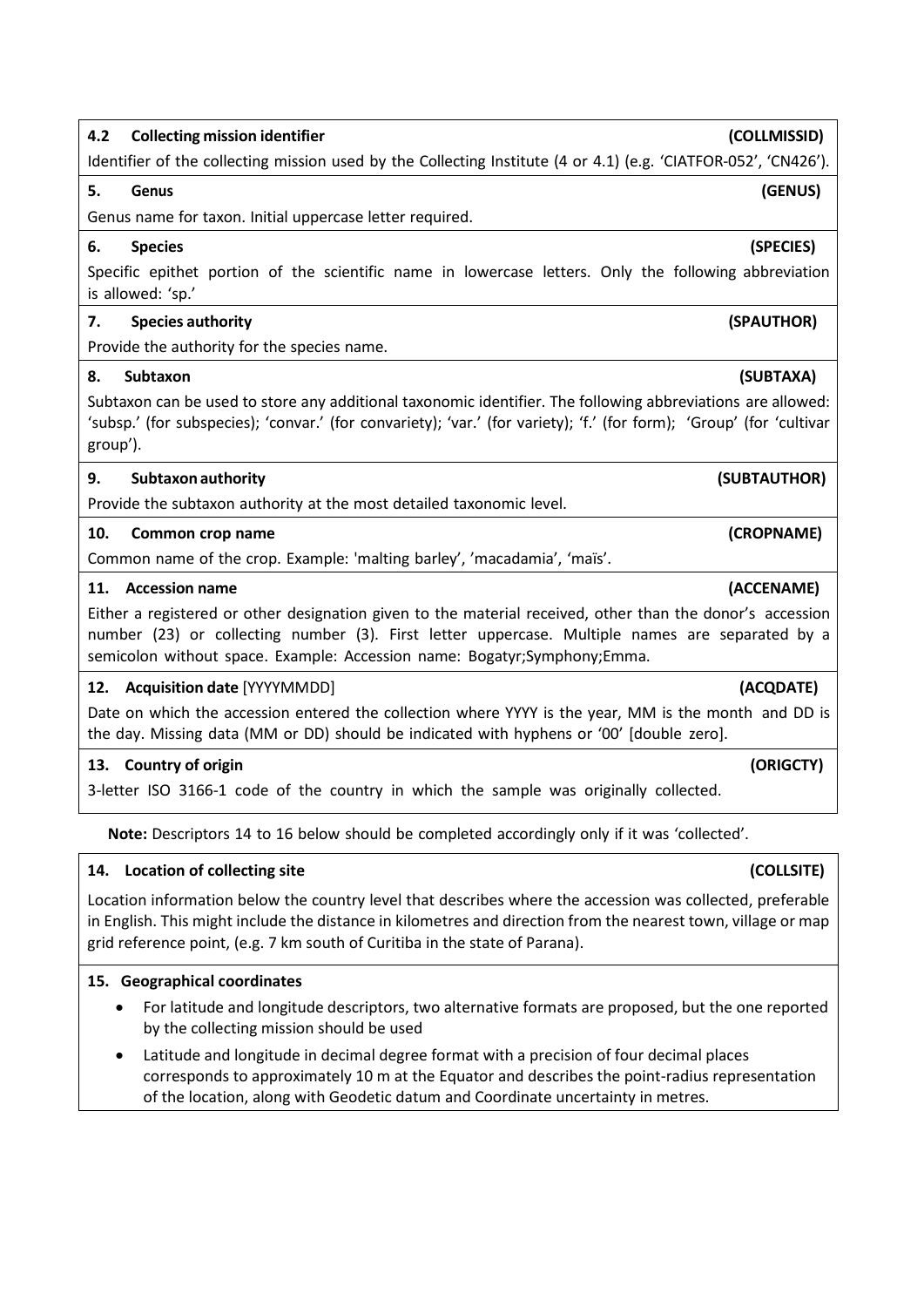**Note:** The following two mutually exclusive formats can be used for latitude:

### **15.1 Latitude of collecting site** (Decimal degrees format) **(DECLATITUDE)**

Latitude expressed in decimal degrees. Positive values are North of the Equator; negative values are South of the Equator (e.g. -44.6975).

### **15.2 Latitude of collecting site** (Degrees, Minutes, Seconds format) **(LATITUDE)**

Degrees (2 digits) minutes (2 digits), and seconds (2 digits) followed by N (North) or S (South) (e.g. 103020S). Every missing digit (minutes or seconds) should be indicated with a hyphen. Leading zeros are required (e.g. 10----S; 011530N; 4531--S).

**Note:** The following two mutually exclusive formats can be used for longitude:

### **15.3 Longitude of collecting site** (Decimal degrees format) **(DECLONGITUDE)**

Longitude expressed in decimal degrees. Positive values are East of the Greenwich Meridian; negative values are West of the Greenwich Meridian (e.g. +120.9123).

### **15.4 Longitude of collecting site** (Degrees, Minutes, Seconds format) **(LONGITUDE)**

Degrees (3 digits), minutes (2 digits), and seconds (2 digits) followed by E (East) or W (West) (e.g. 0762510W). Every missing digit (minutes or seconds) should be indicated with a hyphen. Leading zeros are required (e.g. 076----W).

### **15.5 Coordinate uncertainty** [m] **(COORDUNCERT)**

Uncertainty associated with the coordinates in metres. Leave the value empty if the uncertainty is unknown.

### **15.6 Coordinate datum (COORDDATUM)**

The geodetic datum or spatial reference system upon which the coordinates given in decimal latitude and decimal longitude are based (e.g. WGS84, ETRS89, NAD83). The GPS uses the WGS84 datum.

### **15.7 Georeferencing method (GEOREFMETH)**

The georeferencing method used (GPS, determined from map, gazetteer, or estimated using software). Leave the value empty if georeferencing method is not known.

### **16. Elevation of collecting site** [masl] **(ELEVATION)**

Elevation of collecting site expressed in metres above sea level. Negative values are allowed.

### **17. Collecting date of sample** [YYYYMMDD] **(COLLDATE)**

Collecting date of the sample, where YYYY is the year, MM is the month and DD is the day. Missing data (MM or DD) should be indicated with hyphens or '00' [double zero].

### **18. Breeding institute code (BREDCODE)**

FAO WIEWS code of the institute that has bred the material. If the holding institute has bred the material, the breeding institute code (BREDCODE) should be the same as the holding institute code (INSTCODE). Follows INSTCODE standard. Multiple values are separated by a semicolon without space.

### **18.1 Breeding institute name (BREDNAME)**

Name of the institute (or person) that bred the material. This descriptor should be used only if BREDCODE cannot be filled because the FAO WIEWS code for this institute is not available. Multiple names are separated by a semicolon without space.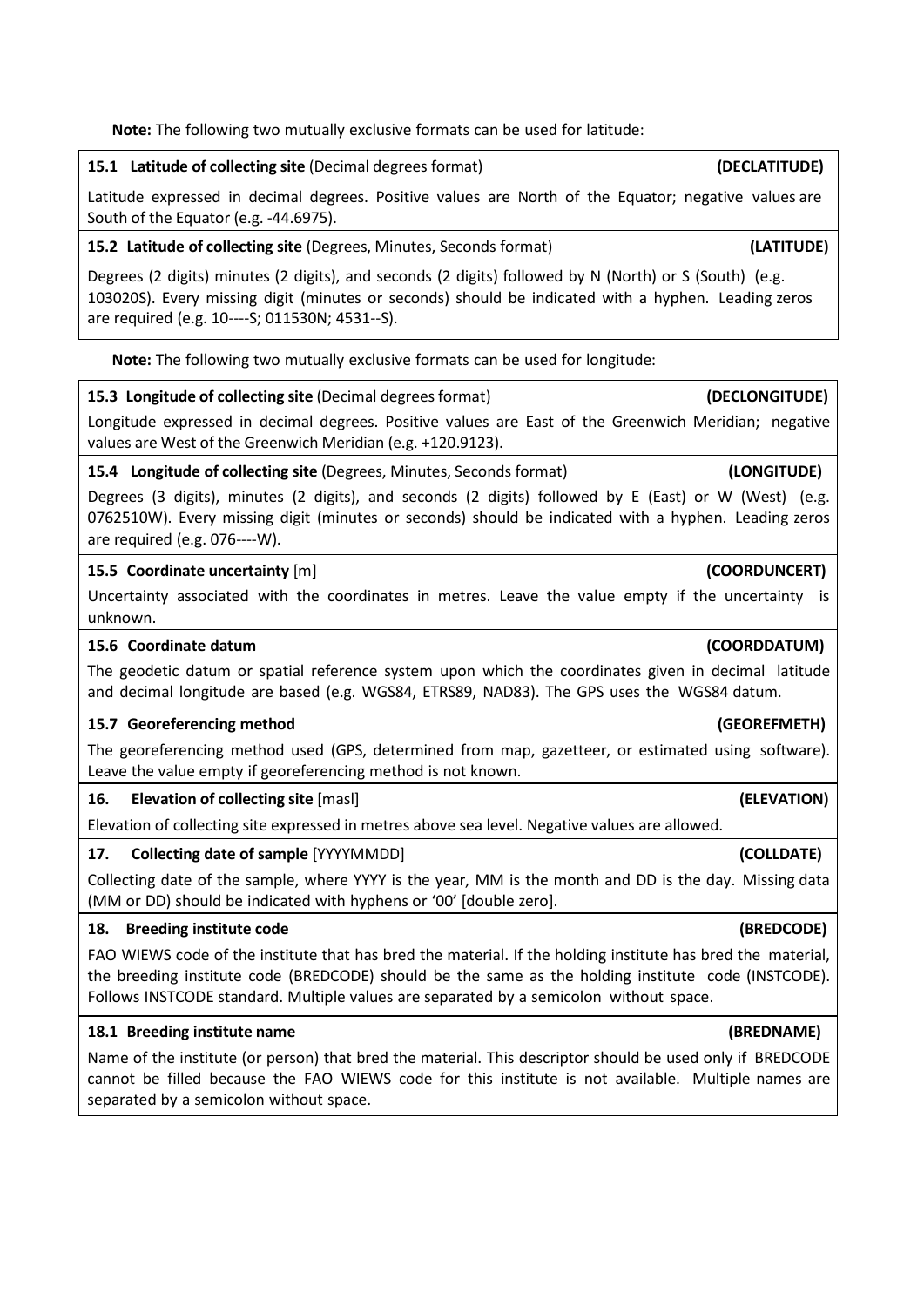| (SAMPSTAT)<br>19.<br><b>Biological status of accession</b>                                                                                                                                                           |
|----------------------------------------------------------------------------------------------------------------------------------------------------------------------------------------------------------------------|
| The coding scheme proposed can be used at 3 different levels of detail: either by using the general<br>codes (in boldface) such as 100, 200, 300, 400, or by using the more specific codes such as 110, 120,<br>etc. |
| 100) Wild                                                                                                                                                                                                            |
| 110) Natural                                                                                                                                                                                                         |
| 120) Semi-natural/wild                                                                                                                                                                                               |
| 130) Semi-natural/sown                                                                                                                                                                                               |
| 200) Weedy                                                                                                                                                                                                           |
| 300) Traditional cultivar/landrace                                                                                                                                                                                   |
| 400) Breeding/research material                                                                                                                                                                                      |
| 410) Breeder's line                                                                                                                                                                                                  |
| 411) Synthetic population                                                                                                                                                                                            |
| 412) Hybrid                                                                                                                                                                                                          |
| 413) Founder stock/base population                                                                                                                                                                                   |
| 414) Inbred line (parent of hybrid cultivar)                                                                                                                                                                         |
| 415) Segregating population                                                                                                                                                                                          |
| 416) Clonal selection                                                                                                                                                                                                |
| 420) Genetic stock                                                                                                                                                                                                   |
| 421) Mutant (e.g. induced/insertion mutants, tilling populations)                                                                                                                                                    |
| 422) Cytogenetic stocks (e.g. chromosome addition/substitution, aneuploids, amphiploids)                                                                                                                             |
| 423) Other genetic stocks (e.g. mapping populations)                                                                                                                                                                 |
| 500) Advanced or improved cultivar (conventional breeding methods)                                                                                                                                                   |
| 600) GMO (by genetic engineering)                                                                                                                                                                                    |

**999) Other** (Elaborate in REMARKS field)

### **20. Ancestral data (ANCEST)**

Information about either pedigree or other description of ancestral information (e.g. parent variety in case of mutant or selection). For example a pedigree 'Hanna/7\*Atlas//Turk/8\*Atlas' or a description 'mutation found in Hanna', 'selection from Irene' or 'cross involving amongst others Hanna and Irene'.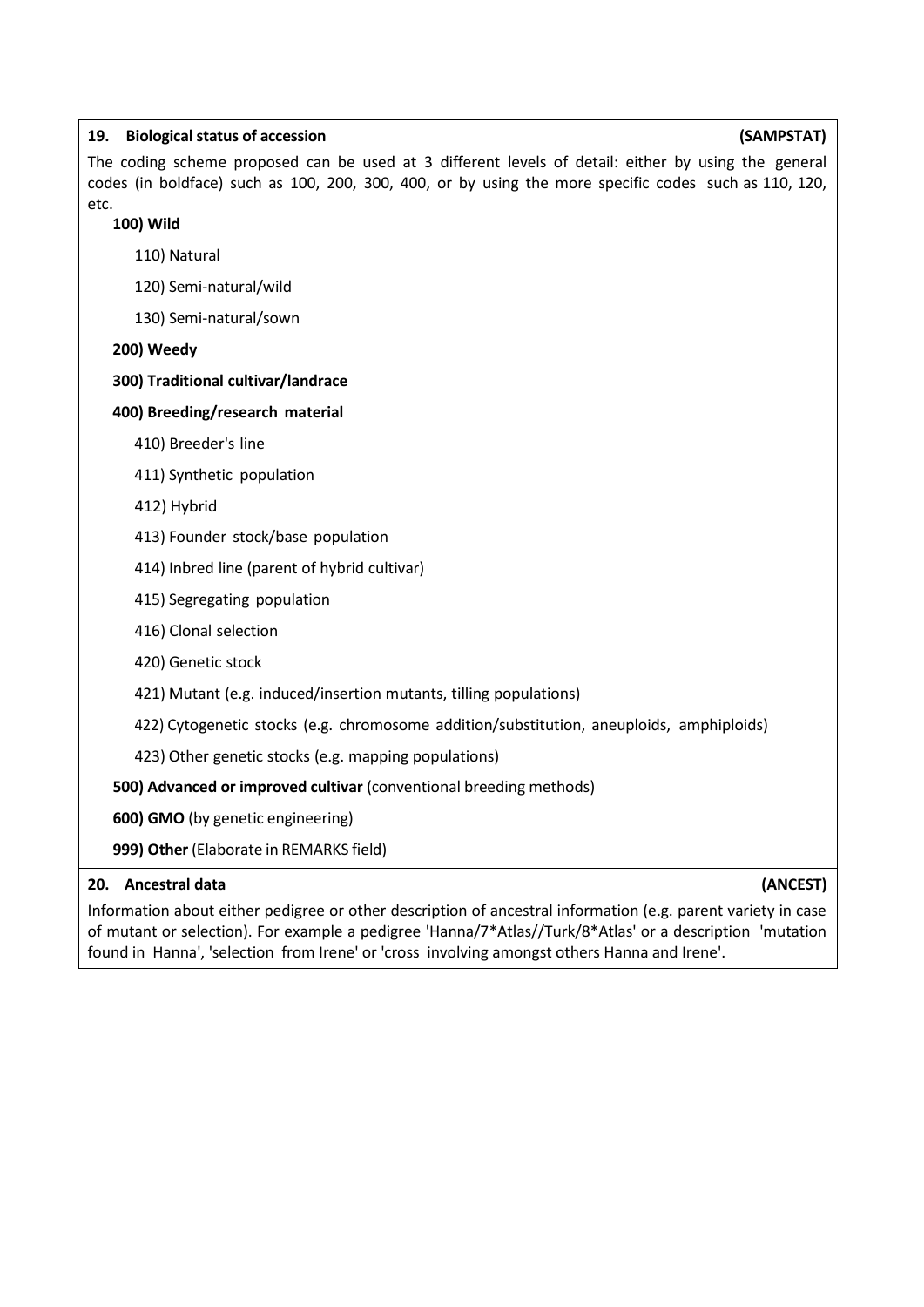| <b>Collecting/acquisition source</b><br>(COLLSRC)<br>21.                                                                                                                                                                                                                                                                                                                            |
|-------------------------------------------------------------------------------------------------------------------------------------------------------------------------------------------------------------------------------------------------------------------------------------------------------------------------------------------------------------------------------------|
| The coding scheme proposed can be used at 2 different levels of detail: either by using the general<br>codes (in boldface) such as 10, 20, 30, 40, etc., or by using the more specific codes, such as 11, 12, etc.                                                                                                                                                                  |
| 10) Wild habitat                                                                                                                                                                                                                                                                                                                                                                    |
| 11) Forest or woodland                                                                                                                                                                                                                                                                                                                                                              |
| 12) Shrubland                                                                                                                                                                                                                                                                                                                                                                       |
| 13) Grassland                                                                                                                                                                                                                                                                                                                                                                       |
| 14) Desert or tundra                                                                                                                                                                                                                                                                                                                                                                |
| 15) Aquatic habitat                                                                                                                                                                                                                                                                                                                                                                 |
| 20) Farm or cultivated habitat                                                                                                                                                                                                                                                                                                                                                      |
| 21) Field                                                                                                                                                                                                                                                                                                                                                                           |
| 22) Orchard                                                                                                                                                                                                                                                                                                                                                                         |
| 23) Backyard, kitchen or home garden (urban, peri-urban or rural)                                                                                                                                                                                                                                                                                                                   |
| 24) Fallow land                                                                                                                                                                                                                                                                                                                                                                     |
| 25) Pasture                                                                                                                                                                                                                                                                                                                                                                         |
| 26) Farm store                                                                                                                                                                                                                                                                                                                                                                      |
| 27) Threshing floor                                                                                                                                                                                                                                                                                                                                                                 |
| 28) Park                                                                                                                                                                                                                                                                                                                                                                            |
| 30) Market or shop                                                                                                                                                                                                                                                                                                                                                                  |
| 40) Institute, Experimental station, Research organization, Genebank                                                                                                                                                                                                                                                                                                                |
| 50) Seed company                                                                                                                                                                                                                                                                                                                                                                    |
| 60) Weedy, disturbed or ruderal habitat                                                                                                                                                                                                                                                                                                                                             |
| 61) Roadside                                                                                                                                                                                                                                                                                                                                                                        |
| 62) Field margin                                                                                                                                                                                                                                                                                                                                                                    |
| 99) Other (Elaborate in REMARKS field)                                                                                                                                                                                                                                                                                                                                              |
| Donor institute code<br>22.<br>(DONORCODE)                                                                                                                                                                                                                                                                                                                                          |
| FAO WIEWS code of the donor institute. Follows INSTCODE standard.                                                                                                                                                                                                                                                                                                                   |
| (DONORNAME)<br>22.1 Donor institute name                                                                                                                                                                                                                                                                                                                                            |
| Name of the donor institute (or person). This descriptor should be used only if DONORCODE cannot be<br>filled because the FAO WIEWS code for this institute is not available.                                                                                                                                                                                                       |
| <b>Donor accession number</b><br>23.<br>(DONORNUMB)                                                                                                                                                                                                                                                                                                                                 |
| Identifier assigned to an accession by the donor. Follows ACCENUMB standard.                                                                                                                                                                                                                                                                                                        |
| Other identifiers associated with the accession<br>(OTHERNUMB)<br>24.                                                                                                                                                                                                                                                                                                               |
| Any other identifiers known to exist in other collections for this accession. Use the following format:<br>INSTCODE:ACCENUMB;INSTCODE:identifier; INSTCODE and identifier are separated by a colon without<br>space. Pairs of INSTCODE and identifier are separated by a semicolon without space. When the institute<br>is not known, the identifier should be preceded by a colon. |
| (DUPLSITE)<br>25.<br><b>Location of safety duplicates</b>                                                                                                                                                                                                                                                                                                                           |
| FAO WIEWS code of the institute(s) where a safety duplicate of the accession is maintained. Multiple<br>values are separated by a semicolon without space. Follows INSTCODE standard.                                                                                                                                                                                               |
| 25.1 Institute maintaining safety duplicates<br>(DUPLINSTNAME)                                                                                                                                                                                                                                                                                                                      |
| Name of the institute where a safety duplicate of the accession is maintained. Multiple values are<br>separated by a semicolon without space.                                                                                                                                                                                                                                       |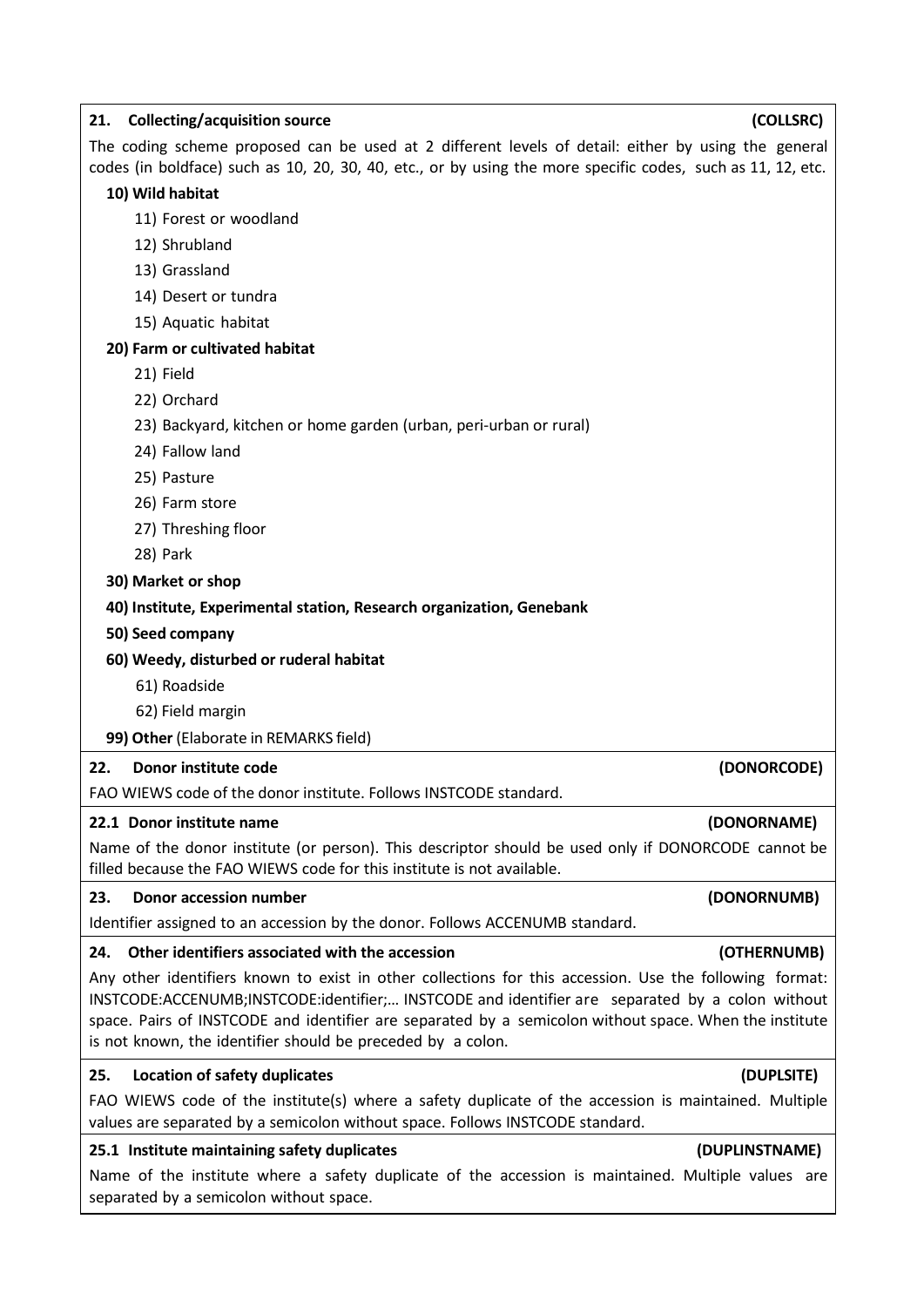# **26. Type of germplasm storage (STORAGE)**

If germplasm is maintained under different types of storage, multiple choices are allowed, separated by a semicolon (e.g. 20;30). (Refer to FAO/IPGRI Genebank Standards 1994 for details on storage type.)

## **10) Seed collection**

- 11) Short term
- 12) Medium term
- 13) Long term

# **20) Field collection**

**30)** *In vitro* **collection**

# **40) Cryopreserved collection**

- **50) DNA collection**
- **99) Other** (elaborate in REMARKS field)

# **27. MLS status of the accession (MLSSTAT)**

The status of the PGRFA with regard to the Multilateral System of Access and Benefit-Sharing (MLS) of the International Treaty on Plant Genetic Resources for Food and Agriculture. Leave the value empty if the status is not known.

- 0 No (not available under the MLS)
- 1 Yes (available under the MLS)

# **28. Remarks (REMARKS)**

The remarks field is used to add notes or to elaborate on descriptors with value 99 or 999 (= Other). Prefix remarks with the field name they refer to and a colon (:) without space (e.g. COLLSRC:riverside). Distinct remarks referring to different fields are separated by semicolons without space.

# **29. Accession URL (ACCEURL)**

URL linking to additional data about the accession either in the holding genebank or from another source. Example: http://gbis.ipk-gatersleben.de/gbis\_i/detail.jsf?akzessionId=31805

# **30. AEGIS status (AEGISSTAT)**

The coded status of an accession with regards to *A European Genebank Integrated System* (AEGIS). Provides the information, whether the accession is conserved for AEGIS.

- 0 No (not part of the AEGIS)
- 1 Yes (part of the AEGIS)

If the AEGIS status is unknown, the field stays empty.

## **31. Historic accession (HISTORIC)**

This flag indicates if an accession is no longer actively maintained by a holding genebank. In this case, the historic data might nonetheless provide valuable information.

- 0 No (actively maintained)
- 1 Yes (not maintained anymore by the holding genebank)

Leave the value empty if the status is not known.